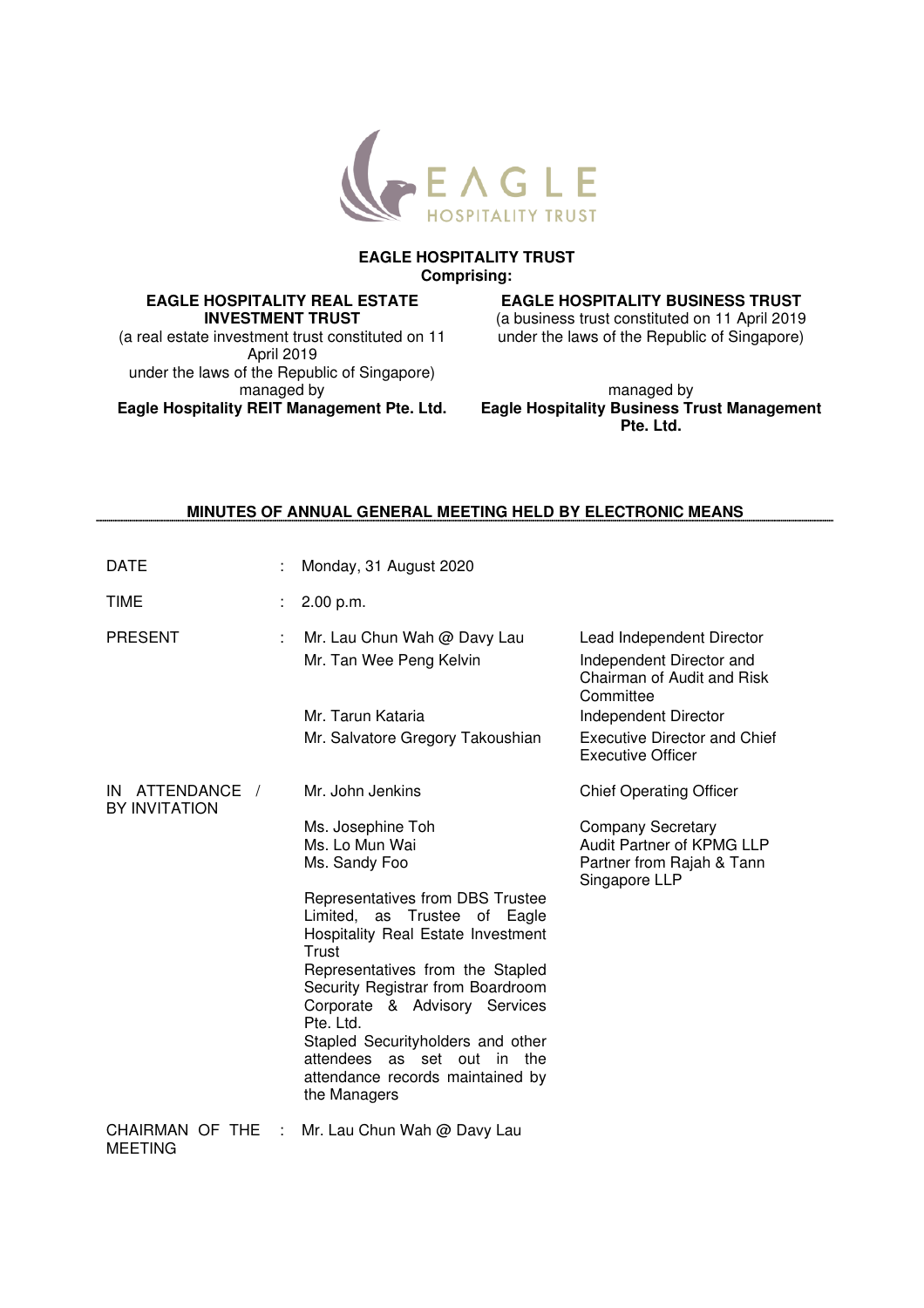### **INTRODUCTION**

Ms. Chua Mun Yuen ("**Ms. Chua**"), Head of the Investor Relations of the Eagle Hospitality REIT Management Pte. Ltd., as manager of EH-REIT (the "**REIT Manager**") and Eagle Hospitality Business Trust Management Pte. Ltd., as trustee-manager of EH-BT (the "**Trustee-Manager**", collectively with the REIT Manager, the "**Managers**"), welcomed the stapled securityholders (the "**Stapled Securityholders**") to the inaugural annual general meeting (the "**Meeting**" or "**AGM**") of Eagle Hospitality Trust ("**EHT**"), a stapled group comprising Eagle Hospitality Real Estate Investment Trust ("**EH-REIT**" or the "**REIT**") and Eagle Hospitality Business Trust ("**EH-BT**" or the "**Business Trust**"), for the financial period ended 31 December 2019 ("**FY2019**").

Ms. Chua informed that recording this Meeting in any form was prohibited and that in convening this Meeting, EHT has adhered to the various advisories and guidance issued by the authorities on holding of meetings amid the COVID-19 outbreak.

Ms. Chua then proceeded to introduce the following attendees who attended the AGM either physically or virtually:

- Board of Directors of the Managers;
- Representatives from the DBS Trustee Limited, as Trustee of EH-REIT (the "**Trustee**");
- Company Secretary of the Managers;
- Partner from Rajah & Tann Singapore LLP;
- EHT Partner-in-charge & Audit Partner of KMPG LLP; and
- Chief Operating Officer of EHT

In accordance with the Trust Deeds constituting EH-REIT and EH-BT, Mr. Lau Chun Wah @ Davy Lau, Lead Independent Director of the Managers, had been nominated by the Trustee to preside as Chairman of the Meeting (the "**Chairman**").

Ms. Chua invited Mr. Davy Lau to chair the Meeting.

#### **QUORUM**

As a quorum was present, the Chairman declared the Meeting open at 2.05 p.m..

#### **NOTICE**

With the consent of the Meeting, the Notice convening the Meeting dated 14 August 2020 (the "**Notice**") was taken as read.

As the LIVE webcast does not provide for online voting, EHT had in the Notice released via SGXNET and its corporate website informed Stapled Securityholders to appoint the Chairman of the Meeting to cast votes on their behalf.

The Chairman informed the Meeting that as the proxy for numerous Stapled Securityholders, he would be voting the motions in accordance with the Stapled Securityholders' instructions. In the capacity as Chairman of the Meeting, he directed voting of all the ordinary resolutions tabled at the Meeting be voted by poll and he would be proposing the motions for all resolutions.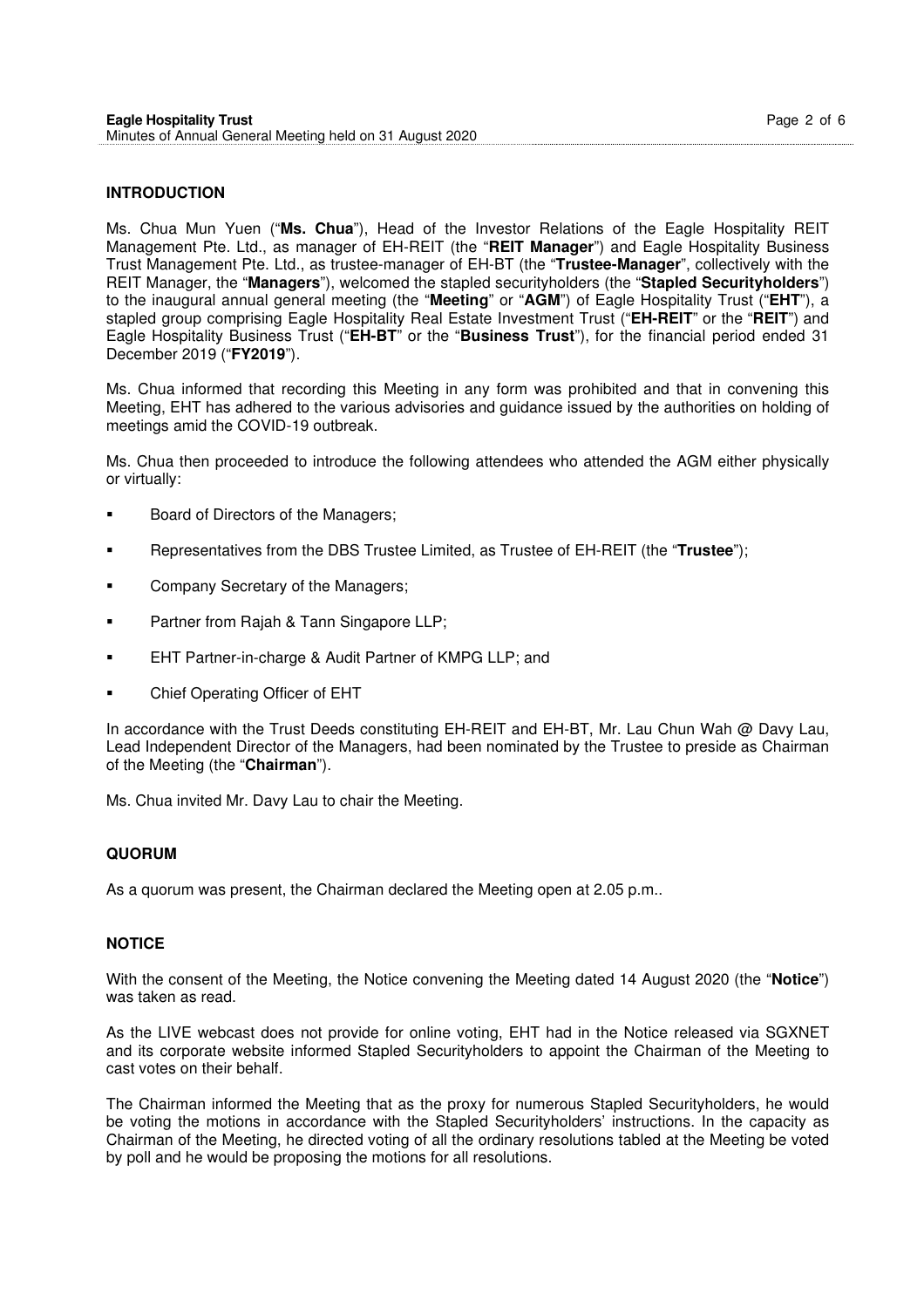| <b>Eagle Hospitality Trust</b>                           | Page 3 of 6 |
|----------------------------------------------------------|-------------|
| Minutes of Annual General Meeting held on 31 August 2020 |             |

Stapled Securityholders were informed that Reliance 3P Advisory Pte Ltd and Boardroom Corporate & Advisory Services Pte. Ltd. had been appointed as Scrutineer and Polling Agent respectively for the conduct of the poll. The validity of the proxy forms submitted by Stapled Securityholders had been reviewed and the votes of all such valid proxies had been counted and verified.

Before proceeding with the formal business as set forth in the Notice, the Chairman took a moment to explain (i) the absence of Mr. Gabriel Stubbe from this AGM and (ii) the flow and order of the AGM.

#### **(i) Absence of Mr. Stubbe**

The Chairman highlighted that the Board had taken swift action in setting up a Special Committee at the onset of the default acceleration by EHT's lenders in late March this year. Since April 2020, the Special Committee has devoted itself to working closely with the Trustee, stakeholders and advisors to independently assess the circumstances facing EHT with the interest of the Stapled Securityholders at the forefront and to manage and address these circumstances as best as possible. Mr. Stubbe, as Chairman of the Special Committee, was commended for his invaluable contribution and leadership in leading these efforts.

The Meeting was informed that the Directors of the Board of the Managers are ultimately decided by the Sponsors in their capacity as shareholders of the Managers. Pursuant to the Constitution of the Managers, the Directors were required to retire and be re-appointed by the shareholders of the Managers at the Managers' AGM.

Mr. Stubbe was not re-elected as a Director of the Managers at the Managers' AGM held on 28 August 2020 although he was more than willing and able to continue. Accordingly, Mr. Stubbe had ceased to be a Director of the Managers which explained his absence in this AGM.

The Board recorded its appreciation for Mr. Stubbe's unstinting and unwavering commitment to the interests of EHT and its Stapled Securityholders.

#### **(ii) Flow and Order of the AGM**

Stapled Securityholders were further informed that a weblink had been provided in the Notice of AGM for Stapled Securityholders to submit their questions. The Board appreciated the time and effort of the Stapled Securityholders for writing in. The Board would address the pressing questions of the Stapled Securityholders after the conclusion of the formal matters of the Meeting.

The Chairman then proceeded with the business of the Meeting.

#### **ORDINARY BUSINESS**:

- **1. REPORT OF THE TRUSTEE-MANAGER ISSUED BY EAGLE HOSPITALITY BUSINESS TRUST MANAGEMENT PTE. LTD., IN THE CAPACITY AS TRUSTEE-MANAGER OF EH-BT; REPORT OF THE REIT TRUSTEE ISSUED BY DBS TRUSTEE LIMITED, IN THE CAPACITY AS TRUSTEE OF EH-REIT; REPORT OF THE REIT MANAGER ISSUED BY EAGLE HOSPITALITY REIT MANAGEMENT PTE. LTD., IN THE CAPACITY AS MANAGER OF EH-REIT; AND THE AUDITED FINANCIAL STATEMENTS OF EH-BT, EH-REIT AND EHT FOR THE FINANCIAL YEAR ENDED 31 DECEMBER 2019 TOGETHER WITH THE INDEPENDENT AUDITORS' REPORT THEREON – RESOLUTION 1**
- 1.1 The motion for Resolution 1 was proposed by the Chairman.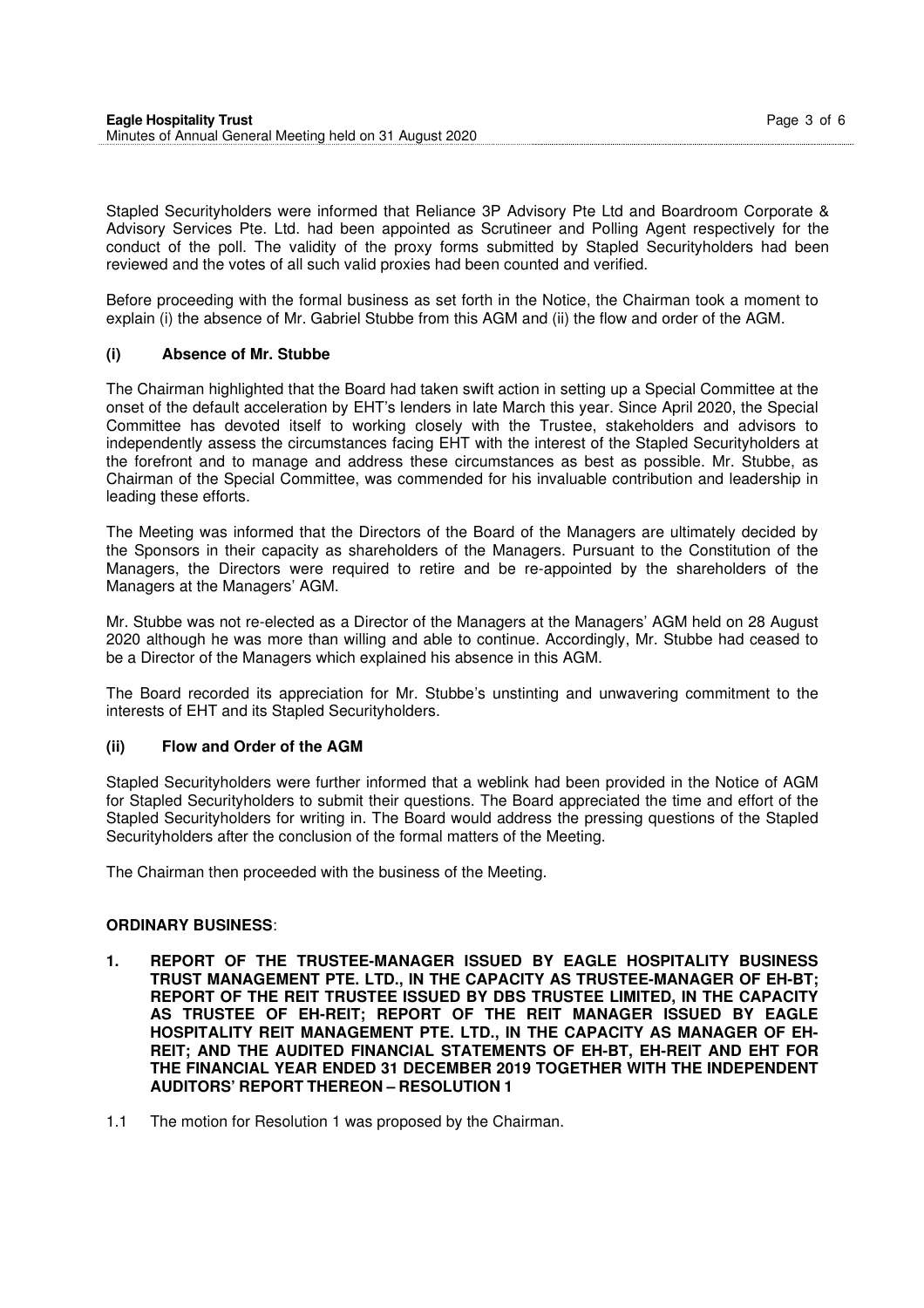1.2 Based on the verified tabulation of votes, the results of the poll were as follows (percentage rounded to the nearest two decimal places):

| No. of stapled securities voted for     | 174,777,401 | $\overline{\phantom{0}}$ | 42.24% |
|-----------------------------------------|-------------|--------------------------|--------|
| No. of stapled securities voted against | 239,000,420 |                          | 57.76% |

Based on the results of the poll, the Chairman declared the motion **not carried**.

#### **2. RE-APPOINTMENT OF AUDITORS – RESOLUTION 2**

- 2.1 The retiring auditors, KPMG LLP, had expressed their willingness to continue in office.
- 2.2 The motion for Resolution 2 was proposed by the Chairman.
- 2.3 Based on the verified tabulation of votes, the results of the poll were as follows (percentage rounded to the nearest two decimal places):

| No. of stapled securities voted for     | 239,549,852 | 57.82% |
|-----------------------------------------|-------------|--------|
| No. of stapled securities voted against | 174,720,669 | 42.18% |

Based on the results of the poll, the Chairman declared the motion **carried** and it was RESOLVED:

"That KPMG LLP, be re-appointed as Auditors of EHT, EH-REIT and EH-BT to hold office until the conclusion of the next Annual General Meeting of EHT and that the REIT Manager and Trustee-Manager be authorised to fix their remuneration."

#### **ANY OTHER BUSINESS**

As no notice of any other ordinary business has been received by the Secretary, the Meeting proceeded to deal with the special business of the Meeting.

#### **SPECIAL BUSINESS**:

#### **3. GENERAL MANDATE FOR THE ISSUE OF NEW STAPLED SECURITIES AND/OR CONVERTIBLE SECURITIES - RESOLUTION 3**

- 3.1 The motion for Resolution 3 was proposed by the Chairman.
- 3.2 Based on the verified tabulation of votes, the results of the poll were as follows (percentage rounded to the nearest two decimal places):

| No. of stapled securities voted for     | 77.635.419  | 19.68% |
|-----------------------------------------|-------------|--------|
| No. of stapled securities voted against | 316,773,102 | 80.32% |

Based on the results of the poll, the Chairman declared the motion **not carried**.

Notwithstanding the motion was not carried, the Chairman highlighted the purpose of the General Stapled Securities Issue Mandate which would help to increase the flexibility and speed to raise capital for the purpose of restructuring. While the Resolution (if passed) could allow for the issuance of Stapled Securities up to 100% of the total number of issued Stapled Securities, the Managers intended to only raise capital as warranted taking into consideration professional advice with the overriding objective of preserving the portfolio value in the interest of the Stapled Securityholders.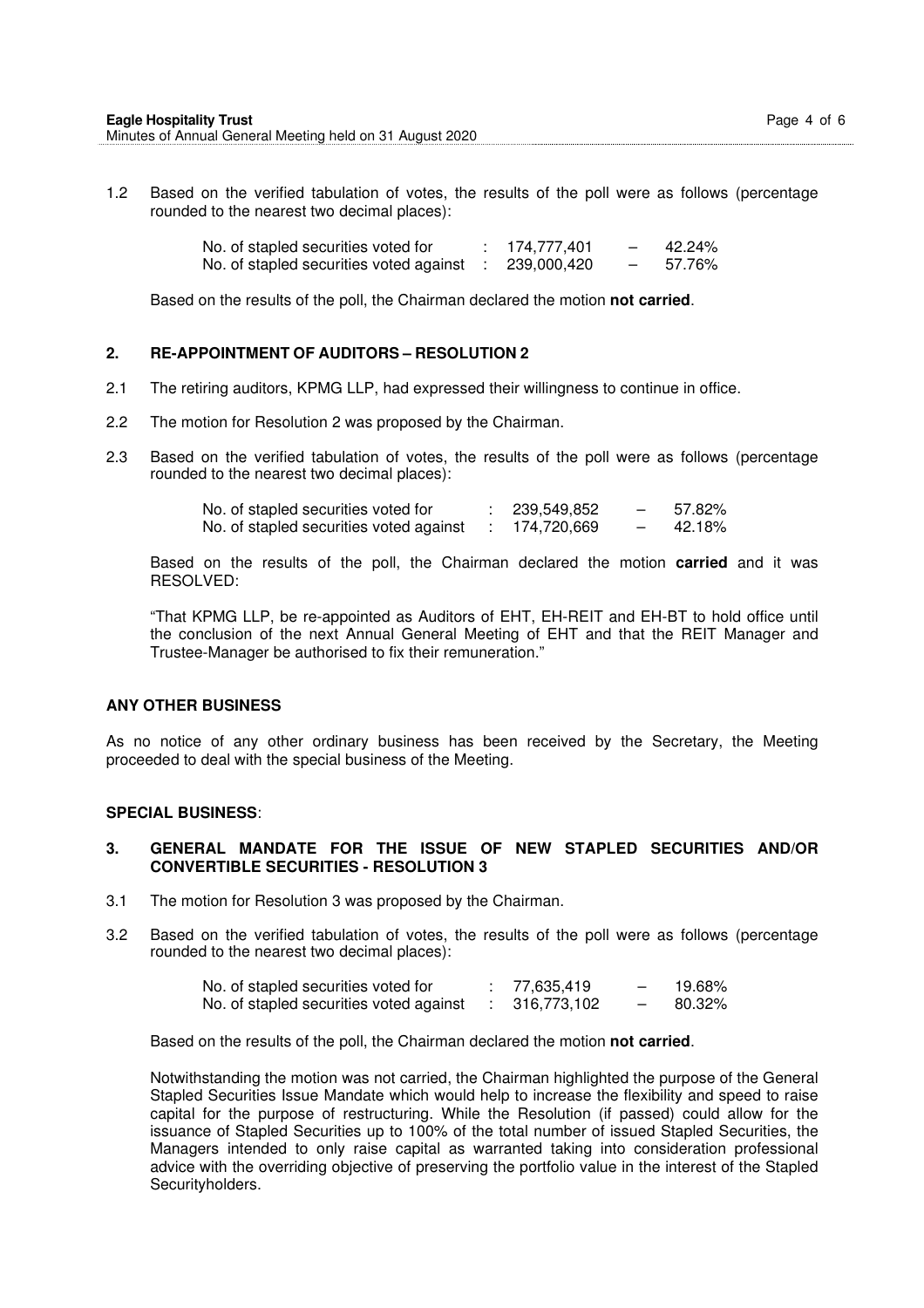| <b>Eagle Hospitality Trust</b>                           | Page 5 of 6 |  |
|----------------------------------------------------------|-------------|--|
| Minutes of Annual General Meeting held on 31 August 2020 |             |  |
|                                                          |             |  |

After concluding the formal business of the Meeting and before going into the question and answer session, the Chairman shared a number of key observations and considerations with the Stapled Securityholders, including the Board's appreciation of the deep concerns of the Stapled Securityholders and the questions raised by the Board which were similarly raised by the Stapled Securityholders.

The Chairman added that the Board is cognisant of its fiduciary duties. Amidst the unprecedented levels of stress and challenges, the Board remains committed and willing to be re-appointed as Directors of the Managers as a demonstration of their good faith and commitment to the best interests of the Stapled Securityholders. The Chairman also highlighted that as the Board navigates through the multiple issues and challenges, there are often competing considerations and demands on EHT's resources and many decisions need to be taken balancing these competing considerations, and often times, there are no clear solution. The Chairman elaborated his point with the below instances:

- The lawyers may advise that certain matters if said or done may compromise legal privilege or litigation strategy.
- The financial advisors may advise that certain matters affect negotiation strategies.

The Chairman further commented while the Managers' endeavour to provide detailed and meaningful updates via SGXNET announcements, it may not be feasible to explain in minutiae, all the different nuances and considerations or to always go into specifics. On behalf of the Managers and the Board, the Chairman sought the continued patience and understanding of the Stapled Securityholders.

The Chairman reiterated that every decision and judgment by the Board, is always made after very careful and due consideration with the best interests of the Stapled Securityholders as the overriding priority.

The Chairman, together with the Board members present, proceeded to address the substantive and relevant questions ("**Questions**") received from Stapled Securityholders prior to the Meeting. These questions were broadly categorised into a few general themes, namely:

- 1. Disagreement and Disputes with the Sponsor and Master Lessee
- 2. Status of EHT's Portfolio & Operations / Request for Proposals & Solutions for EHT
- 3. Financial, Valuation & Audit Matters
- 4. Governance-related Discussion

A copy of the Questions and the responses to the Questions is attached to these minutes as **Appendix 1**.

#### **CLOSING REMARKS & CONCLUSION**

The Chairman expressed appreciation for the opportunity to provide and share the clarifications with the Stapled Securityholders. The Chairman also conveyed that the Board and Management of EHT hear the concerns of the Stapled Securityholders and appreciate it is a very difficult and trying period for the Stapled Securityholders.

The Chairman reaffirmed that the Board and the Management of EHT will continue to work tirelessly with the professional advisers to resolve multiple matters amidst fluid and evolving circumstances.